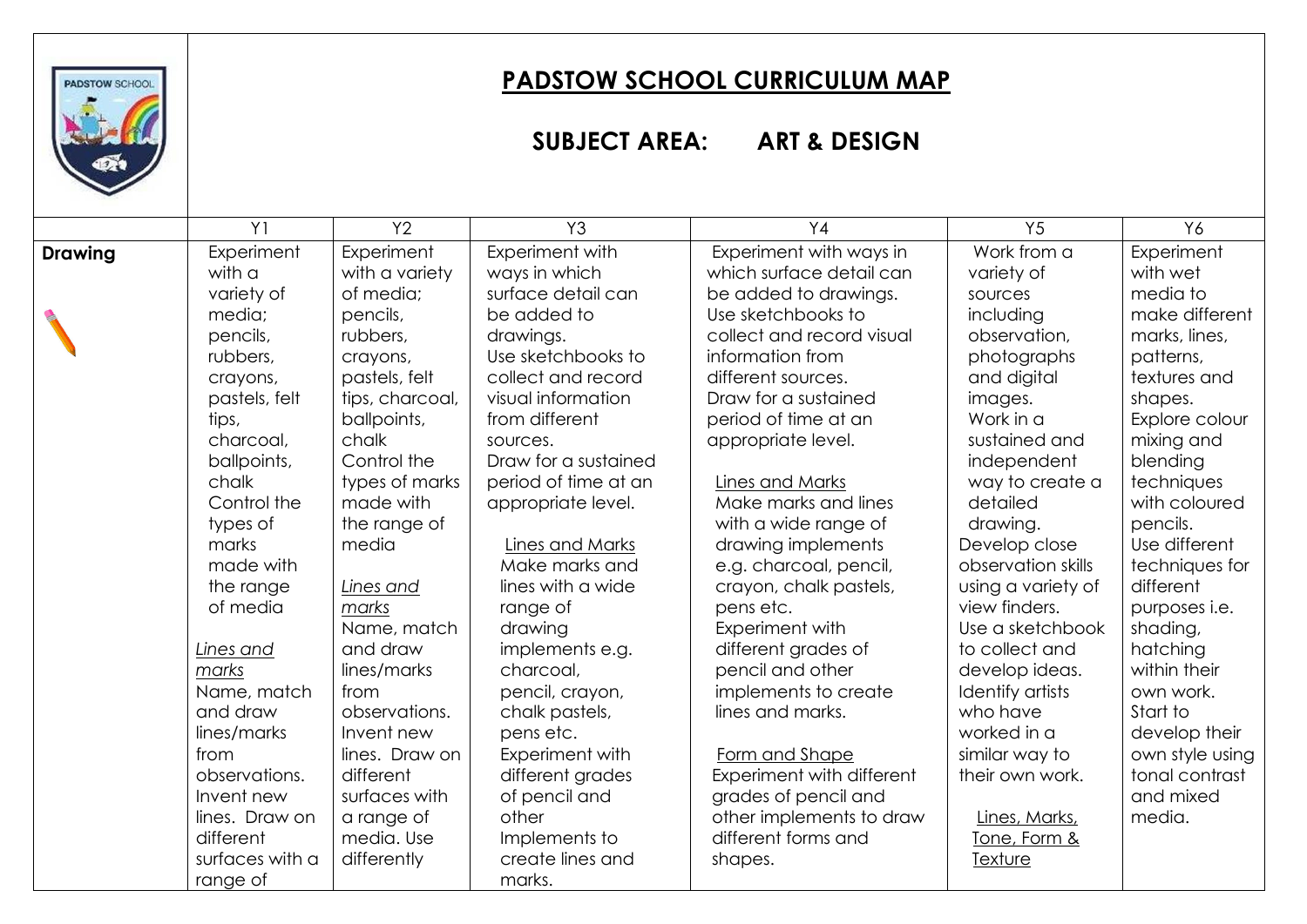| media. Use        | textured and    |                       | Begin to show an            | Use dry media        | Perspective   |
|-------------------|-----------------|-----------------------|-----------------------------|----------------------|---------------|
| differently       | sized media.    | Form and Shape        | awareness of objects        | to make              | and           |
| textured and      |                 | Experiment with       | having a third dimension.   | different            | Composition   |
| sized media.      | Shape           | different grades of   |                             | marks, lines,        | Begin to use  |
|                   | Observe and     | pencil and other      | <u>Tone</u>                 | patterns and         | simple        |
| <b>Shape</b>      | draw shapes     | implements to draw    | Experiment with different   | shapes within        | perspective   |
| Observe and       | from            | different forms and   | grades of pencil and        | a drawing.           | in their work |
| draw shapes       | observations.   | shapes.               | other implements to         | Experiment           | using a       |
| from              | Draw shapes     | Begin to show an      | achieve variations in tone. | with wet             | single focal  |
| observations.     | in between      | awareness of objects  | Apply tone in a drawing in  | media to             | point and     |
| Draw shapes in    | objects.        | having a third        | a simple way.               | make different       | horizon.      |
| between           | Invent new      | dimension.            |                             | marks, lines,        | Begin to      |
| objects. Invent   | shapes.         |                       | Texture                     | patterns,            | develop an    |
| new shapes.       | <b>Tone</b>     | <b>Tone</b>           | Create textures with a      | textures and         | awareness     |
|                   | Investigate     | Experiment with       | wide range of drawing       | shapes.              | of            |
| Tone              | tone by         | different grades of   | implements.                 | Explore colour       | composition,  |
| Investigate       | drawing         | pencil and other      | Apply a simple use of       | mixing and           | scale and     |
| tone by           | light/dark      | implements to         | pattern and texture in a    | blending             | proportion in |
| drawing           | lines,          | achieve variations in | drawing.                    | techniques           | their         |
| light/dark lines, | light/dark      | tone.                 |                             | with coloured        | paintings     |
| light/dark        | patterns, light | Apply tone in a       |                             | pencils.             | e.g.          |
| patterns, light   | dark shapes     | drawing in a simple   |                             | Use different        | foreground,   |
| dark shapes       | etc.            | way.                  |                             | techniques for       | middle        |
| etc.              |                 |                       |                             | different            | ground and    |
|                   | <u>Texture</u>  | Texture               |                             | purposes <i>i.e.</i> | background.   |
| <b>Texture</b>    | Investigate     | Create textures with  |                             | shading,             | Show an       |
| Investigate       | textures by     | a wide range of       |                             | hatching             | awareness     |
| textures by       | describing,     | drawing               |                             | within their         | of how        |
| describing,       | naming,         | implements.           |                             | own work.            | paintings are |
| naming,           | rubbing,        |                       |                             | Start to             | created ie.   |
| rubbing,          | copying.        | Apply a simple use    |                             | develop their        | Composition   |
| copying.          |                 | of pattern and        |                             | own style using      |               |
|                   |                 | texture in a drawing. |                             | tonal contrast       |               |
|                   |                 |                       |                             | and mixed            |               |
|                   |                 |                       |                             | media.               |               |
|                   |                 |                       |                             |                      |               |
|                   |                 |                       |                             |                      |               |
|                   |                 |                       |                             | Perspective          |               |
|                   |                 |                       |                             | and                  |               |
|                   |                 |                       |                             | Composition          |               |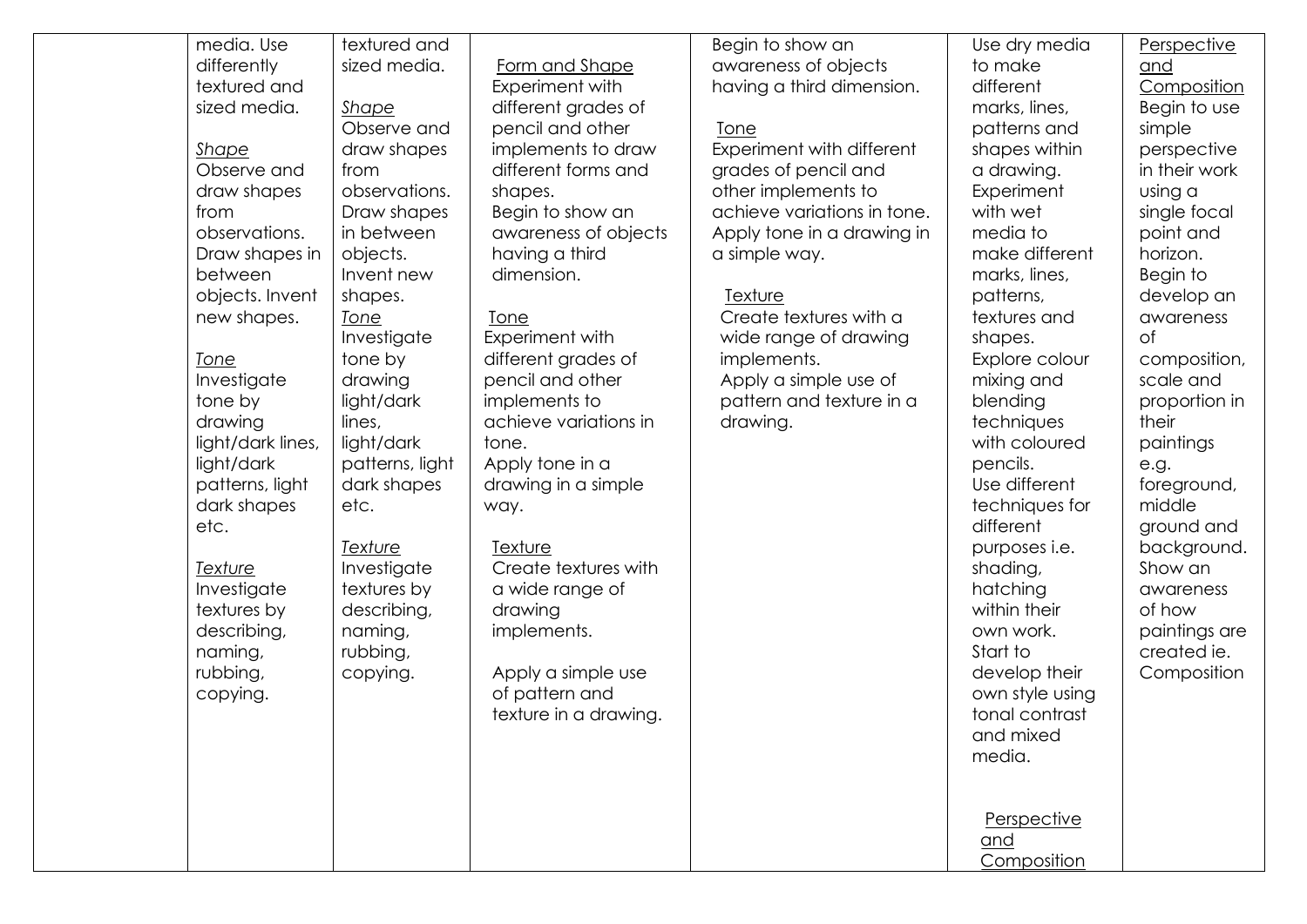|  |  | Begin to use  |
|--|--|---------------|
|  |  | simple        |
|  |  | perspective   |
|  |  | in their work |
|  |  | using a       |
|  |  | single focal  |
|  |  | point and     |
|  |  | horizon.      |
|  |  | Begin to      |
|  |  | develop an    |
|  |  | awareness     |
|  |  | of            |
|  |  | composition,  |
|  |  | scale and     |
|  |  | proportion in |
|  |  | their         |
|  |  | paintings     |
|  |  | e.g.          |
|  |  | foreground,   |
|  |  | middle        |
|  |  | ground and    |
|  |  | background.   |
|  |  | Show an       |
|  |  | awareness     |
|  |  | of how        |
|  |  | paintings are |
|  |  | created ie.   |
|  |  | Composition   |
|  |  |               |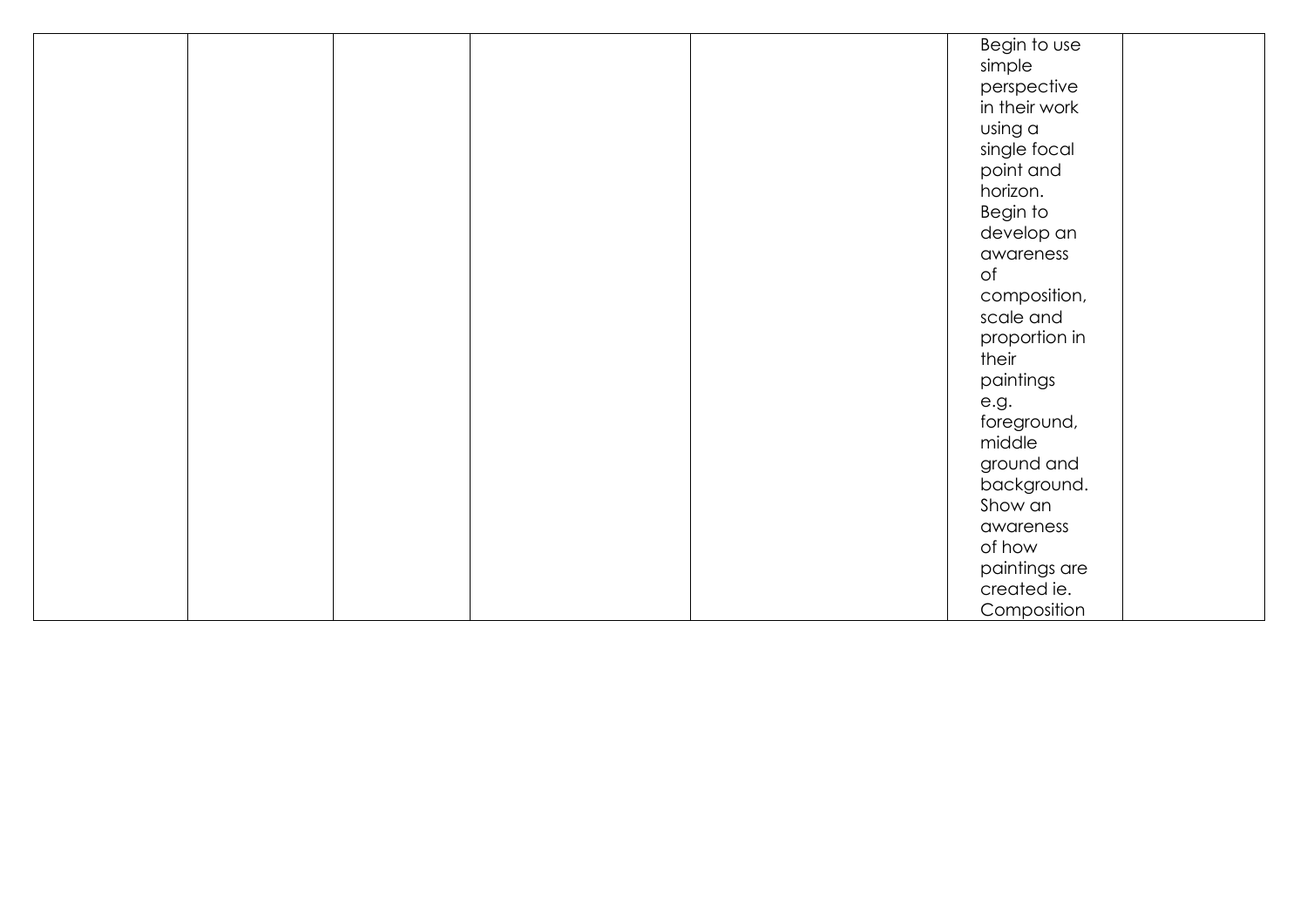| Painting | Use a variety   | Use a variety   | Experiment with different | Experiment with           | Develop a           | Develop a           |
|----------|-----------------|-----------------|---------------------------|---------------------------|---------------------|---------------------|
|          | of tools and    | of tools and    | effects and textures inc. | different effects and     | painting from a     | painting from a     |
|          | techniques      | techniques      | blocking in colour,       | textures inc. blocking in | drawing             | drawing             |
|          | including       | including       | washes, thickened paint   | colour, washes,           | Carry out           | Carry out           |
|          | different brush | different       | creating textural effects | thickened paint           | preliminary         | preliminary         |
|          | sizes and types | brush sizes     | Work on a range of        | creating textural effects | studies, trying out | studies, trying out |
|          | Mix and         | and types       | scales e.g. thin brush on | Work on a range of        | different media     | different media     |
|          | match colours   | Mix and         | small picture etc.        | scales e.g. thin brush on | and materials       | and materials       |
|          | to artefacts    | match           | Create different effects  | small picture etc.        | and mixing          | and mixing          |
|          | and objects     | colours to      | and textures with paint   | Create different effects  | appropriate         | appropriate         |
|          | Work on         | artefacts and   | according to what they    | and textures with paint   | colours             | colours             |
|          | different       | objects         | need for the task.        | according to what they    | Create              | Create              |
|          | scales          | Work on         | Colour                    | need for the task.        | imaginative work    | imaginative work    |
|          | Experiment      | different       | Mix colours and know      | Colour                    | from a variety of   | from a variety of   |
|          | with tools and  | scales          | which primary colours     | Mix colours and know      | sources e.g.        | sources e.g.        |
|          | techniques      | Experiment      | make secondary colours    | which primary colours     | observational       | observational       |
|          | e.g. layering,  | with tools and  | Use more specific colour  | make secondary colours    | drawing,            | drawing, themes,    |
|          | mixing media,   | techniques      | language                  | Use more specific colour  | themes, poetry,     | poetry, music       |
|          | scrapping       | e.g. layering,  | Mix and use tints and     | language                  | music               | Colour              |
|          | through         | mixing media,   | shades                    | Mix and use tints and     | Colour              | Mix and match       |
|          | Name            | scrapping       |                           | shades                    | Mix and match       | colours to create   |
|          | different types | through         |                           |                           | colours to create   | atmosphere and      |
|          | of paint and    | Name            |                           |                           | atmosphere and      | light effects       |
|          | their           | different       |                           |                           | light effects       | Be able to          |
|          | properties      | types of paint  |                           |                           | Be able to          | identify primary    |
|          | Colour          | and their       |                           |                           | identify primary    | secondary,          |
|          | <b>Identify</b> | properties      |                           |                           | secondary,          | complementary       |
|          | primary         | Colour          |                           |                           | complementary       | and contrasting     |
|          | colours by      | <b>Identify</b> |                           |                           | and contrasting     | colours             |
|          | name            | primary         |                           |                           | colours             | Work with           |
|          | Mix primary     | colours by      |                           |                           | Work with           | complementary       |
|          | shades and      | name            |                           |                           | complementary       | colours             |
|          | tones           | Mix primary     |                           |                           | colours             |                     |
|          | <u>Texture</u>  | shades and      |                           |                           |                     |                     |
|          | Create          | tones           |                           |                           |                     |                     |
|          | textured paint  | <b>Texture</b>  |                           |                           |                     |                     |
|          | by adding       | Create          |                           |                           |                     |                     |
|          | sand, plaster   | textured paint  |                           |                           |                     |                     |
|          |                 | by adding       |                           |                           |                     |                     |
|          |                 | sand, plaster   |                           |                           |                     |                     |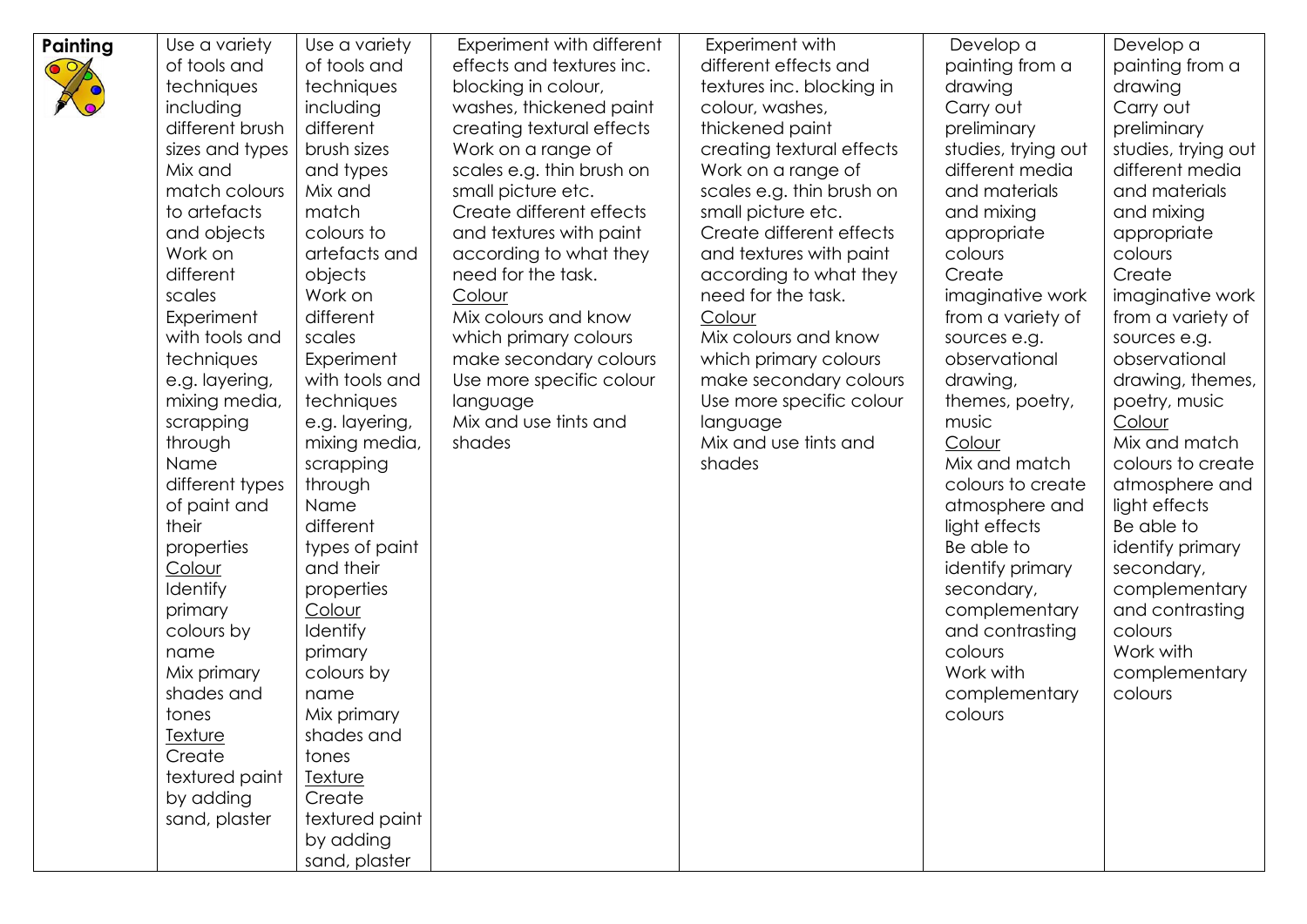| Printing | Print with a                | Print with a                | Create printing blocks      | Create printing blocks | Create printing  | Create printing  |
|----------|-----------------------------|-----------------------------|-----------------------------|------------------------|------------------|------------------|
|          | range of hard               | range of hard               | using a relief or impressed | using a relief or      | blocks by        | blocks by        |
|          | and soft                    | and soft                    | method                      | impressed method       | simplifying an   | simplifying an   |
|          | materials e.g.              | materials e.g.              | Create repeating patterns   | Create repeating       | initial sketch   | initial sketch   |
|          | corks, pen                  | corks, pen                  | Print with two colour       | patterns               | book idea        | book idea        |
|          | barrels,                    | barrels,                    | overlays                    | Print with two colour  | Use relief or    | Use relief or    |
|          | sponge                      | sponge                      |                             | overlays               | impressed        | impressed        |
|          | Make simple                 | Make simple                 |                             |                        | method           | method           |
|          | marks on                    | marks on                    |                             |                        | Create prints    | Create prints    |
|          | rollers and                 | rollers and                 |                             |                        | with three       | with three       |
|          | printing                    | printing                    |                             |                        | overlays         | overlays         |
|          | palettes                    | palettes                    |                             |                        |                  |                  |
|          | Take simple                 | Take simple                 |                             |                        | Work into prints | Work into prints |
|          | prints i.e.                 | prints i.e.                 |                             |                        | with a range of  | with a range of  |
|          | mono -                      | mono -                      |                             |                        | media e.g.       | media e.g. pens, |
|          | printing                    | printing                    |                             |                        | pens, colour     | colour pens and  |
|          | Roll printing               | Roll printing               |                             |                        | pens and paints  | paints           |
|          | ink over found              | ink over found              |                             |                        |                  |                  |
|          | objects to                  | objects to                  |                             |                        |                  |                  |
|          | create                      | create                      |                             |                        |                  |                  |
|          | patterns e.g.               | patterns e.g.               |                             |                        |                  |                  |
|          | plastic mesh,               | plastic mesh,               |                             |                        |                  |                  |
|          | stencils                    | stencils                    |                             |                        |                  |                  |
|          | <b>Build</b>                | <b>Build</b>                |                             |                        |                  |                  |
|          | repeating                   | repeating                   |                             |                        |                  |                  |
|          | patterns and                | patterns and                |                             |                        |                  |                  |
|          |                             |                             |                             |                        |                  |                  |
|          | recognise<br>pattern in the | recognise<br>pattern in the |                             |                        |                  |                  |
|          | environment                 | environment                 |                             |                        |                  |                  |
|          | Create simple               | Create simple               |                             |                        |                  |                  |
|          | printing blocks             | printing blocks             |                             |                        |                  |                  |
|          | with press print            | with press                  |                             |                        |                  |                  |
|          | Design more                 | print                       |                             |                        |                  |                  |
|          | repetitive                  | Design more                 |                             |                        |                  |                  |
|          | patterns                    | repetitive                  |                             |                        |                  |                  |
|          | Colour                      | patterns                    |                             |                        |                  |                  |
|          | Experiment                  | Colour                      |                             |                        |                  |                  |
|          | with                        | Experiment                  |                             |                        |                  |                  |
|          | overprinting                | with                        |                             |                        |                  |                  |
|          |                             | overprinting                |                             |                        |                  |                  |
|          |                             |                             |                             |                        |                  |                  |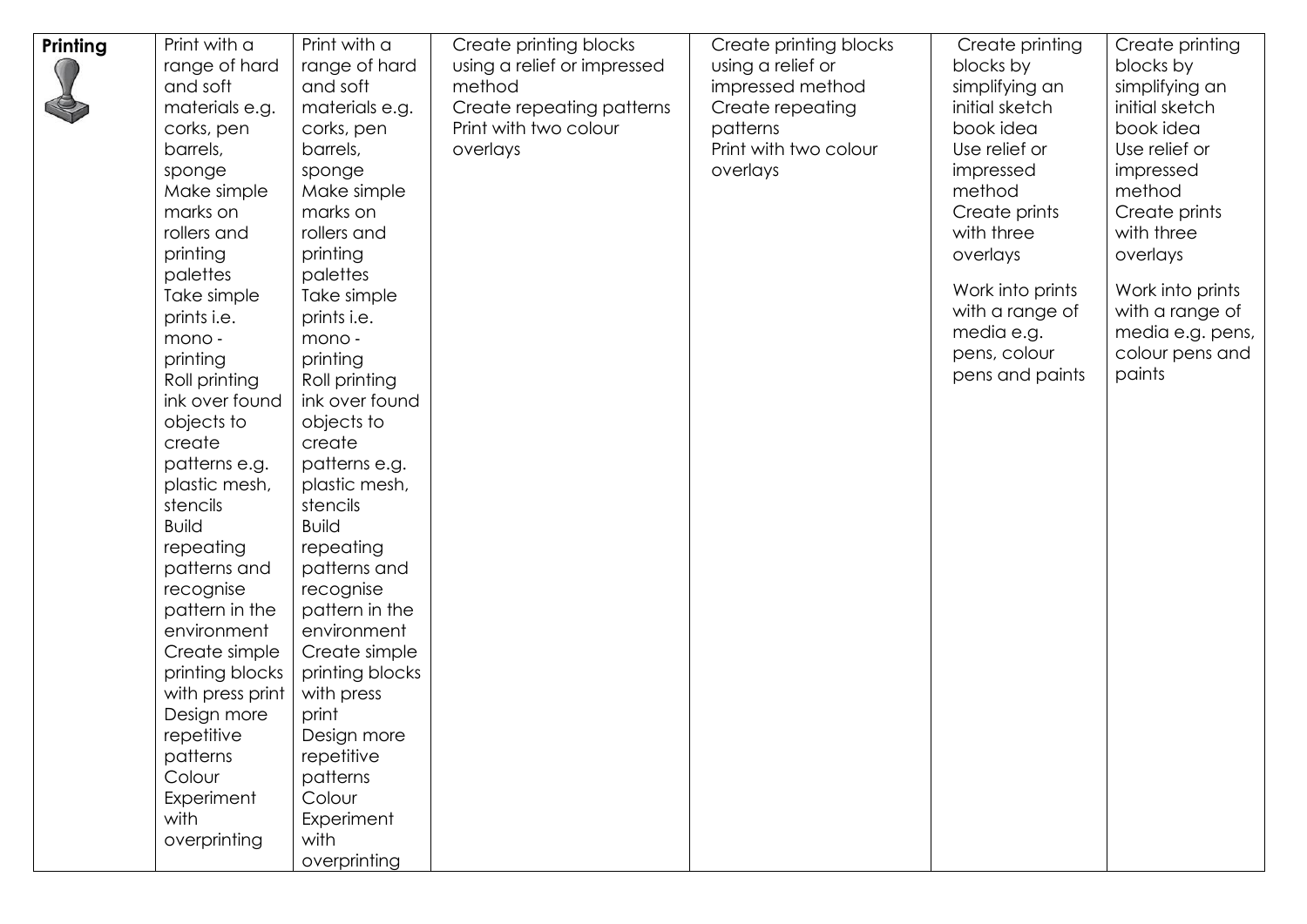| motifs and   | motifs and   |  |  |
|--------------|--------------|--|--|
| colour       | colour       |  |  |
| Texture      | Texture      |  |  |
| Make         | Make         |  |  |
| rubbings to  | rubbings to  |  |  |
| collect      | collect      |  |  |
| textures and | textures and |  |  |
| patterns     | patterns.    |  |  |
|              |              |  |  |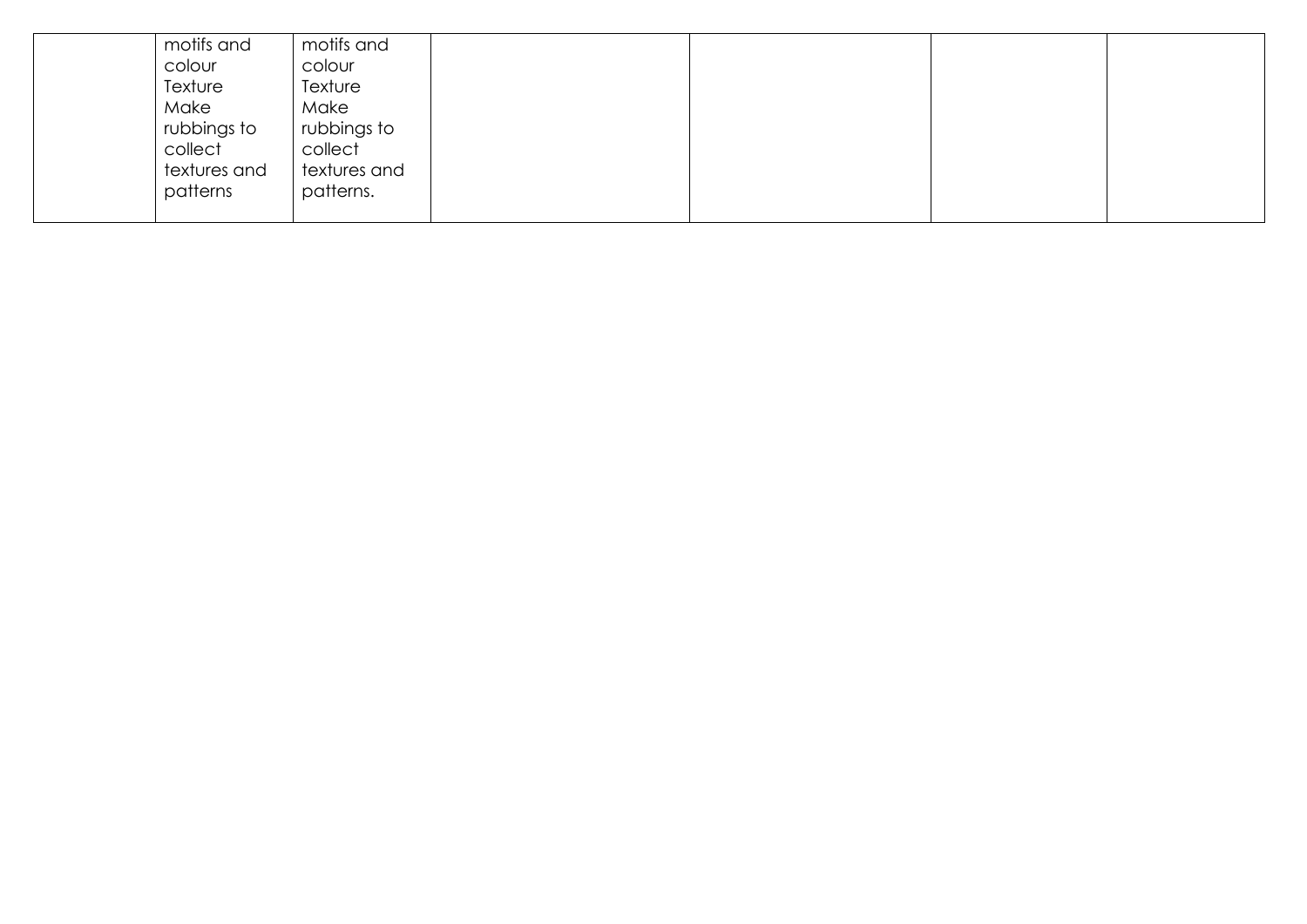| <b>Textiles</b> | Match and      | Match and      | Use a variety of             | Use a variety of       | Use fabrics to  | Use fabrics to   |
|-----------------|----------------|----------------|------------------------------|------------------------|-----------------|------------------|
|                 | sort fabrics   | sort fabrics   | techniques, e.g. printing,   | techniques, e.g.       | create 3D       | create 3D        |
|                 | and threads    | and threads    | dyeing, weaving and          | printing, dyeing,      | structures      | structures       |
|                 | for colour,    | for colour,    | stitching to create          | weaving and stitching  | Use different   | Use different    |
|                 | texture,       | texture,       | different textural effects   | to create different    | grades of       | grades of        |
|                 | length, size   | length, size   | Match the tool to the        | textural effects       | threads and     | threads and      |
|                 | and shape      | and shape      | material                     | Match the tool to the  | needles         | needles          |
|                 | Change and     | Change and     | Develop skills in stitching, | material               | Experiment with | Experiment with  |
|                 | modify         | modify         | cutting and joining          | Develop skills in      | batik           | batik techniques |
|                 | threads and    | threads and    | Experiment with paste        | stitching, cutting and | techniques      | Experiment with  |
|                 | fabrics,       | fabrics,       | resist.                      | joining                | Experiment with | a range of       |
|                 | knotting,      | knotting,      |                              | Experiment with paste  | a range of      | media to         |
|                 | fraying,       | fraying,       |                              | resist.                | media to        | overlap and      |
|                 | fringing,      | fringing,      |                              |                        | overlap and     | layer creating   |
|                 | pulling        | pulling        |                              |                        | layer creating  | interesting      |
|                 | threads,       | threads,       |                              |                        | interesting     | colours and      |
|                 | twisting,      | twisting,      |                              |                        | colours and     | textures and     |
|                 | plaiting       | plaiting       |                              |                        | textures and    | effects          |
|                 | Cut and        | Cut and        |                              |                        | effects         |                  |
|                 | shape fabric   | shape fabric   |                              |                        |                 |                  |
|                 | using          | using          |                              |                        |                 |                  |
|                 | scissors/snips | scissors/snips |                              |                        |                 |                  |
|                 | Apply shapes   | Apply shapes   |                              |                        |                 |                  |
|                 | with glue or   | with glue or   |                              |                        |                 |                  |
|                 | by stitching   | by stitching   |                              |                        |                 |                  |
|                 | Apply          | Apply          |                              |                        |                 |                  |
|                 | decoration     | decoration     |                              |                        |                 |                  |
|                 | using beads,   | using beads,   |                              |                        |                 |                  |
|                 | buttons,       | buttons,       |                              |                        |                 |                  |
|                 | feathers etc   | feathers etc   |                              |                        |                 |                  |
|                 | Create cords   | Create cords   |                              |                        |                 |                  |
|                 | and plaits for | and plaits for |                              |                        |                 |                  |
|                 | decoration     | decoration     |                              |                        |                 |                  |
|                 | Colour         | Colour         |                              |                        |                 |                  |
|                 | Apply colour   | Apply colour   |                              |                        |                 |                  |
|                 | with printing, | with printing, |                              |                        |                 |                  |
|                 | dipping,       | dipping,       |                              |                        |                 |                  |
|                 | fabric crayons | fabric crayons |                              |                        |                 |                  |
|                 | Create and     | Create and     |                              |                        |                 |                  |
|                 | use dyes i.e.  | use dyes i.e.  |                              |                        |                 |                  |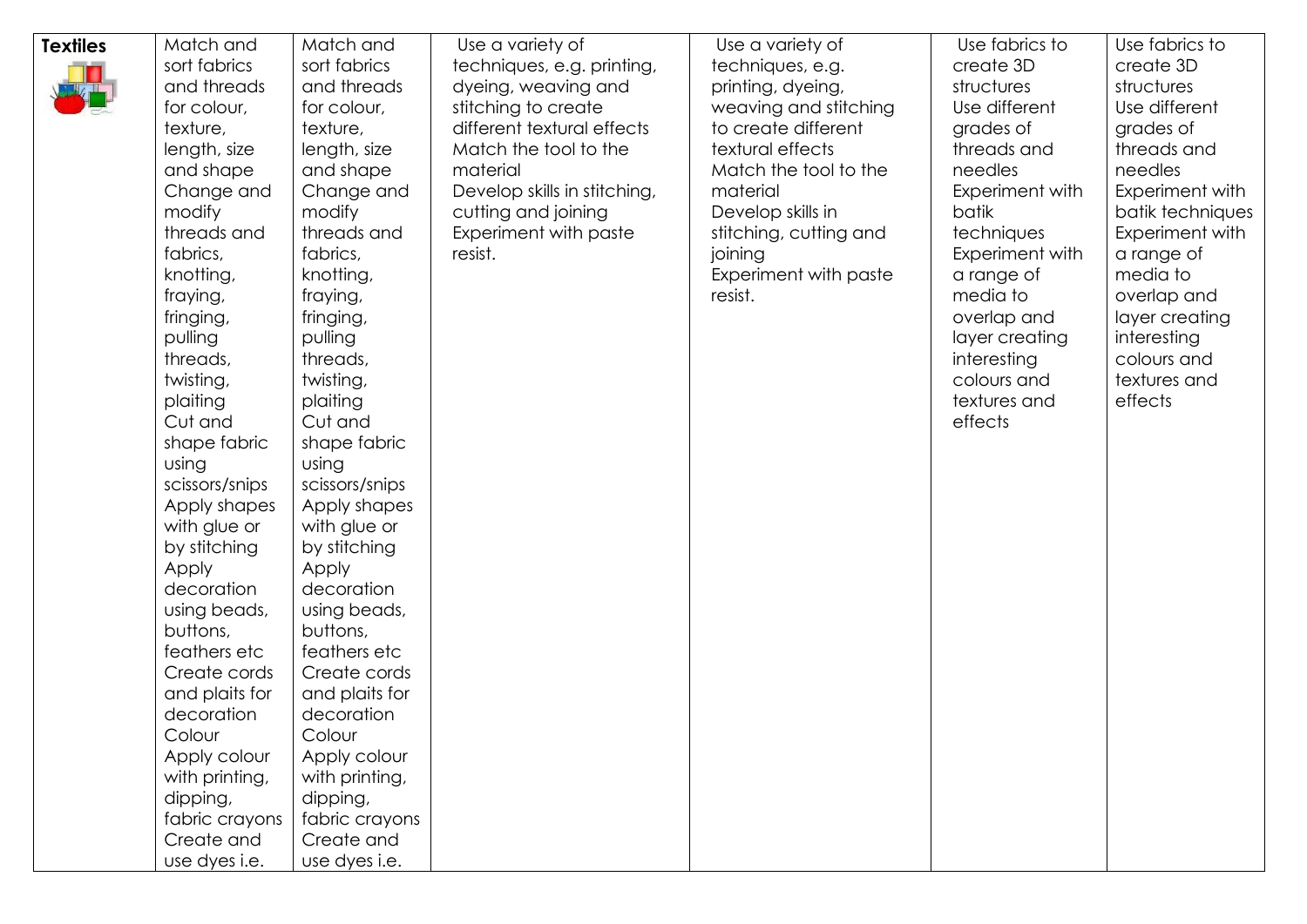| onion skins,   | onion skins,   |  |  |
|----------------|----------------|--|--|
| tea, coffee    | tea, coffee    |  |  |
| Texture        | Texture        |  |  |
| Create fabrics | Create fabrics |  |  |
| by weaving     | by weaving     |  |  |
| materials i.e. | materials i.e. |  |  |
| grass through  | grass through  |  |  |
| twigs, carrier | twigs, carrier |  |  |
| bags on a      | bags on a      |  |  |
| bike wheel     | bike wheel     |  |  |
|                |                |  |  |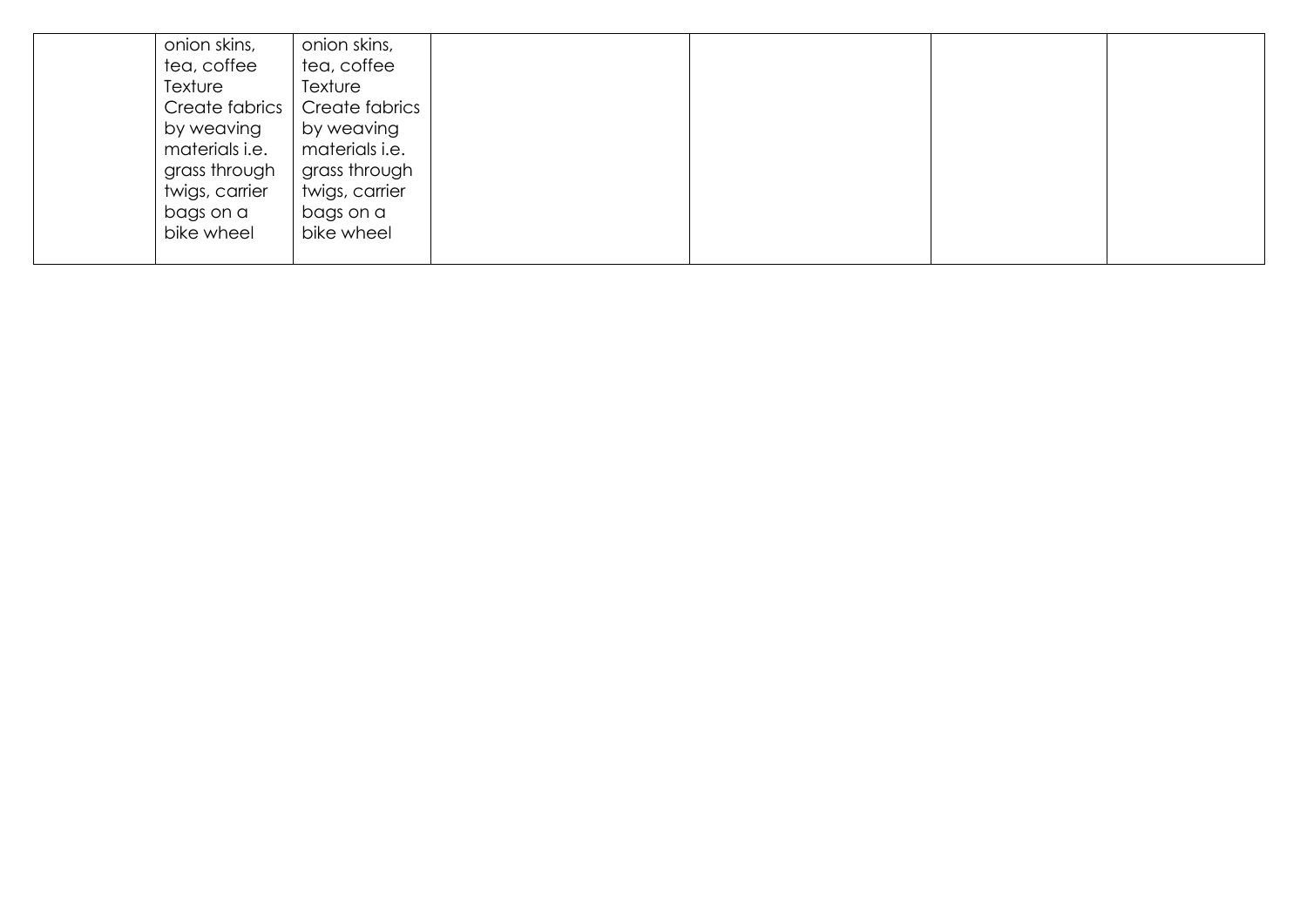| 3-D and<br>Manipulate<br>Shape, form,<br>Shape, form,<br>Manipulate<br>Plan, design and make<br>Plan, design and make<br>malleable<br>malleable<br>models from observation<br>models from<br>model and<br>model and<br>sculpture<br>construct from<br>materials in a<br>materials in a<br>observation or<br>construct from<br>or imagination<br>S<br>observation or<br>observation or<br>variety of<br>variety of<br>imagination<br>Join clay adequately and<br>ways<br>imagination<br>imagination<br>ways<br>construct a simple base<br>Join clay adequately<br>including<br>including<br>for extending and<br>and construct a simple<br>Use recycled,<br>Use recycled,<br>rolling and<br>rolling and<br>natural and<br>natural and<br>modelling other shapes<br>base for extending and<br>kneading<br>kneading<br>man-made<br>modelling other shapes<br>man-made<br>Explore<br>Explore<br>Create surface patterns<br>materials to<br>materials to<br>sculpture with<br>sculpture with<br>and textures in a<br>Create surface patterns<br>create<br>create<br>a range of<br>a range of<br>malleable material<br>and textures in a<br>sculptures<br>sculptures<br>malleable<br>malleable<br>malleable material<br>Use papier mache to<br>media<br>media<br>create a simple 3D object<br>Plan a sculpture<br>Plan a sculpture<br>Use papier mache to<br>Manipulate<br>Manipulate<br>create a simple 3D<br>through<br>through drawing<br>malleable<br>malleable<br>and other<br>object<br>drawing and<br>materials for a<br>materials for a<br>other<br>preparatory<br>purpose, e.g.<br>purpose, e.g.<br>work<br>preparatory<br>pot, tile<br>pot, tile<br>work<br>Develop skills in<br>Understand<br>Understand<br>Develop skills in<br>using clay inc.<br>the safety and<br>the safety and<br>using clay inc.<br>slabs, coils, slips,<br>basic care of<br>basic care of<br>slabs, coils, slips,<br>etc<br>materials and<br>materials and<br>Produce<br>etc<br>tools<br>tools<br>intricate patterns<br>Produce<br>Form<br>Form<br>and textures in a<br>intricate<br>Experiment<br>Experiment<br>malleable<br>patterns and<br>with<br>with<br>textures in a<br>media<br>constructing<br>constructing<br>malleable<br>and joining<br>and joining<br>media<br>recycled,<br>recycled,<br>natural and<br>natural and<br>manmade<br>manmade<br>materials<br>materials<br>Use simple 2-D<br>Use simple 2-D<br>shapes to<br>shapes to<br>create a 3-D<br>create a 3-D<br>form<br>form<br>Texture<br>Texture |
|---------------------------------------------------------------------------------------------------------------------------------------------------------------------------------------------------------------------------------------------------------------------------------------------------------------------------------------------------------------------------------------------------------------------------------------------------------------------------------------------------------------------------------------------------------------------------------------------------------------------------------------------------------------------------------------------------------------------------------------------------------------------------------------------------------------------------------------------------------------------------------------------------------------------------------------------------------------------------------------------------------------------------------------------------------------------------------------------------------------------------------------------------------------------------------------------------------------------------------------------------------------------------------------------------------------------------------------------------------------------------------------------------------------------------------------------------------------------------------------------------------------------------------------------------------------------------------------------------------------------------------------------------------------------------------------------------------------------------------------------------------------------------------------------------------------------------------------------------------------------------------------------------------------------------------------------------------------------------------------------------------------------------------------------------------------------------------------------------------------------------------------------------------------------------------------------------------------------------------------------------------------------------------------------------------------------------------------------------------------------------------------------------------------------------------------------------------------------------------------------------|
| Change the<br>Change the<br>surface of a<br>surface of a<br>malleable<br>malleable                                                                                                                                                                                                                                                                                                                                                                                                                                                                                                                                                                                                                                                                                                                                                                                                                                                                                                                                                                                                                                                                                                                                                                                                                                                                                                                                                                                                                                                                                                                                                                                                                                                                                                                                                                                                                                                                                                                                                                                                                                                                                                                                                                                                                                                                                                                                                                                                                |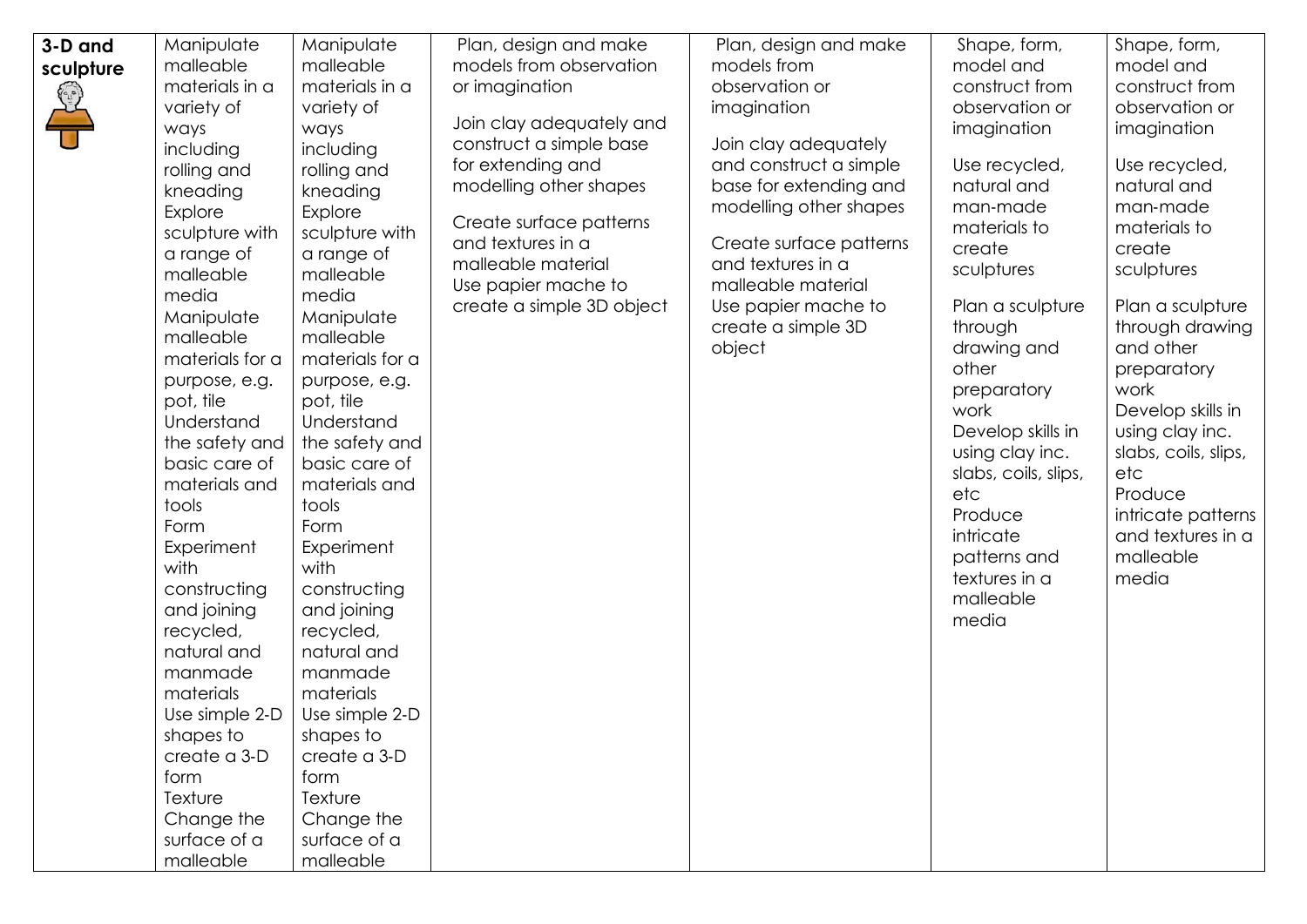| material e.g. | material e.g. |
|---------------|---------------|
| build a       | build a       |
| textured tile | textured tile |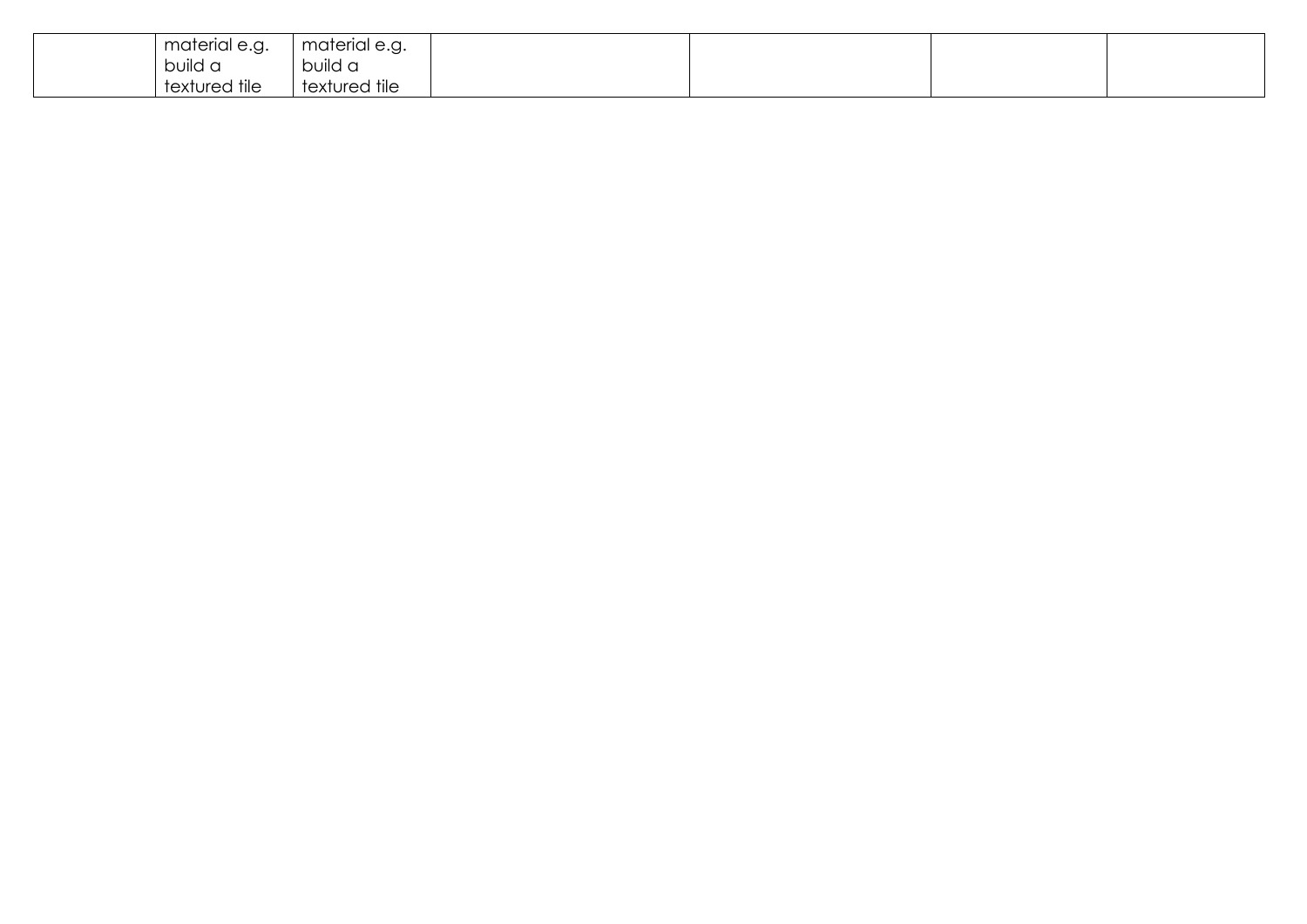| Collage | Create         | Create         | Experiment with a range    | Experiment with a       | Add collage to     | Add collage to     |
|---------|----------------|----------------|----------------------------|-------------------------|--------------------|--------------------|
|         | images from a  | images from a  | of collage techniques      | range of collage        | a painted,         | a painted,         |
|         | variety of     | variety of     | such as tearing,           | techniques such as      | printed or         | printed or drawn   |
|         | media e.g.     | media e.g.     | overlapping and layering   | tearing, overlapping    | drawn              | background         |
|         | photocopies    | photocopies    | to create images and       | and layering to create  | background         | Use a range of     |
|         | material,      | material,      | represent textures         | images and represent    | Use a range of     | media to create    |
|         | fabric, crepe  | fabric, crepe  | Use collage as a means of  | textures                | media to create    | collages           |
|         | paper,         | paper,         | collecting ideas and       | Use collage as a means  | collages           | Use different      |
|         | magazines      | magazines      | information and building a | of collecting ideas and | Use different      | techniques,        |
|         | etc            | etc            | visual vocabulary          | information and         | techniques,        | colours and        |
|         | Arrange and    | Arrange and    |                            | building a visual       | colours and        | textures etc       |
|         | glue materials | glue materials |                            | vocabulary              | textures etc       | when designing     |
|         | to different   | to different   |                            |                         | when designing     | and making         |
|         | backgrounds    | backgrounds    |                            |                         | and making         | pieces of work     |
|         | Sort and       | Sort and       |                            |                         | pieces of work     | Use collage as a   |
|         | group          | group          |                            |                         | Use collage as a   | means of           |
|         | materials for  | materials for  |                            |                         | means of           | extending work     |
|         | different      | different      |                            |                         | extending work     | from initial ideas |
|         | purposes e.g.  | purposes e.g.  |                            |                         | from initial ideas |                    |
|         | colour texture | colour texture |                            |                         |                    |                    |
|         | Fold, crumple, | Fold, crumple, |                            |                         |                    |                    |
|         | tear and       | tear and       |                            |                         |                    |                    |
|         | overlap        | overlap        |                            |                         |                    |                    |
|         | papers         | papers         |                            |                         |                    |                    |
|         | Work on        | Work on        |                            |                         |                    |                    |
|         | different      | different      |                            |                         |                    |                    |
|         | scales         | scales         |                            |                         |                    |                    |
|         | Colour         | Colour         |                            |                         |                    |                    |
|         | Collect, sort, | Collect, sort, |                            |                         |                    |                    |
|         | name match     | name match     |                            |                         |                    |                    |
|         | colours        | colours        |                            |                         |                    |                    |
|         | appropriate    | appropriate    |                            |                         |                    |                    |
|         | for an image   | for an image   |                            |                         |                    |                    |
|         | Shape          | Shape          |                            |                         |                    |                    |
|         | Create and     | Create and     |                            |                         |                    |                    |
|         | arrange        | arrange        |                            |                         |                    |                    |
|         | shapes         | shapes         |                            |                         |                    |                    |
|         | appropriately  | appropriately  |                            |                         |                    |                    |
|         | Texture        | Texture        |                            |                         |                    |                    |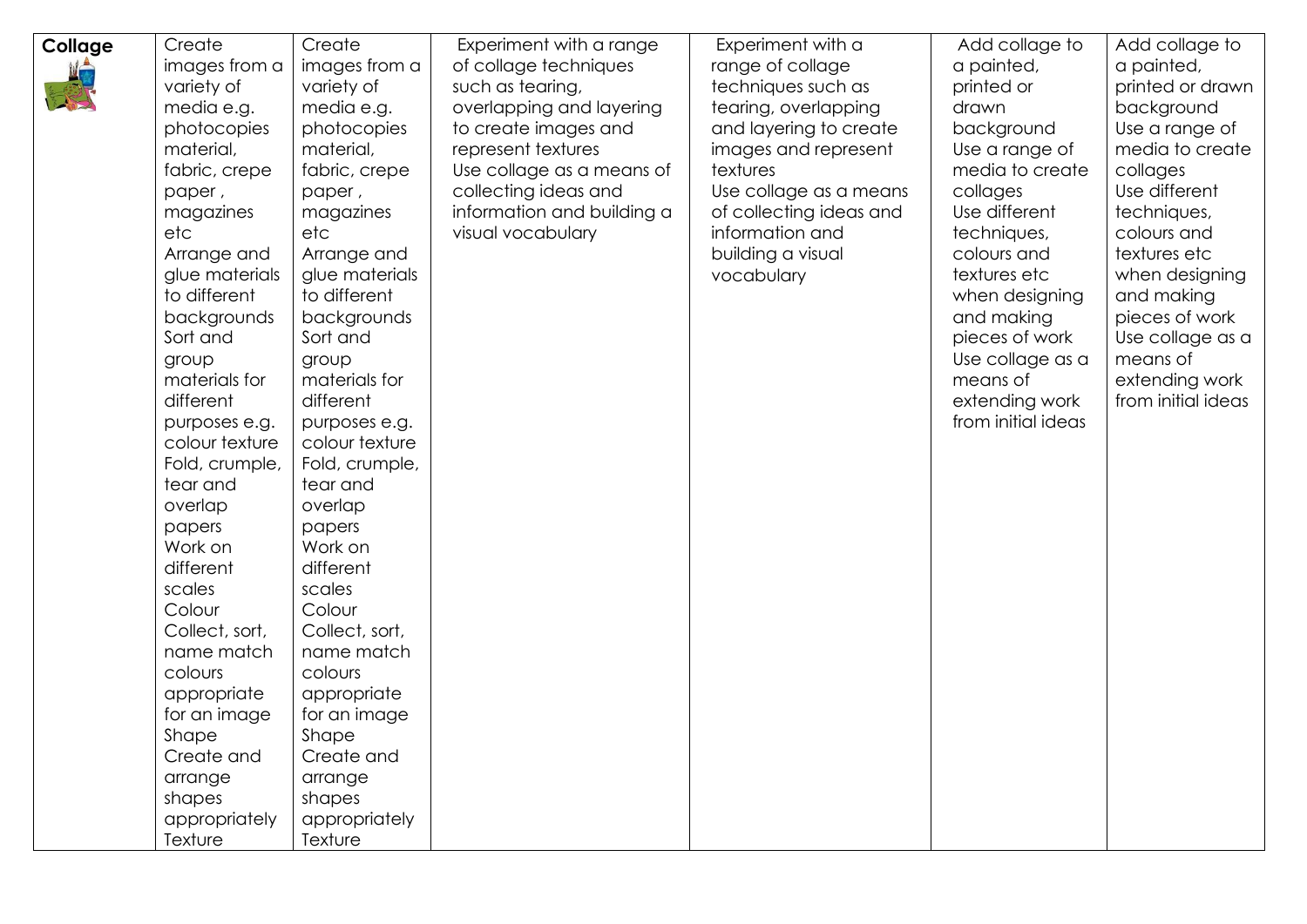|              | Create, select   Create, select |
|--------------|---------------------------------|
| and use      | and use                         |
| textured     | textured                        |
| paper for an | paper for an                    |
| image        | image                           |